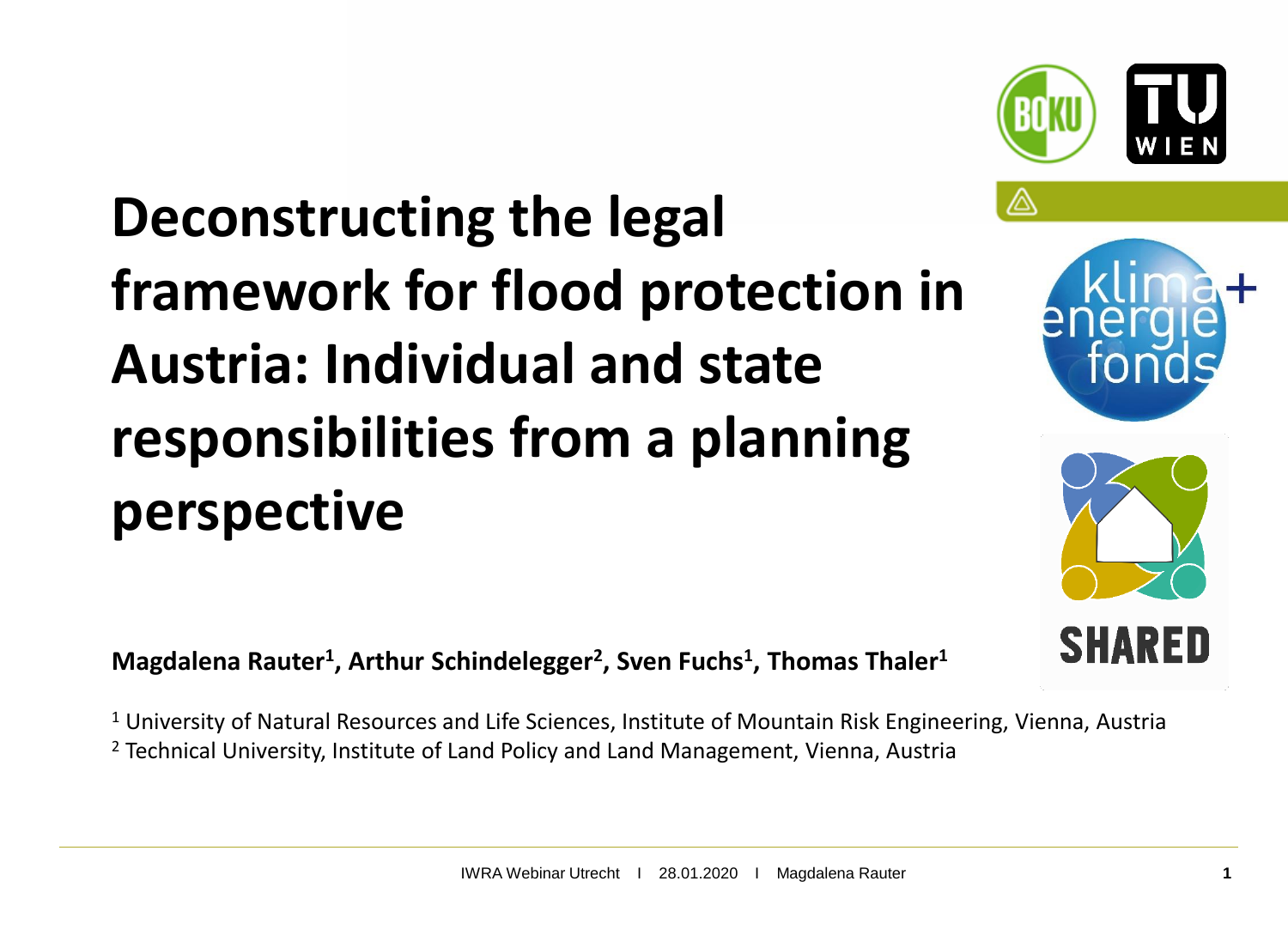### **Background**



- **E** exposure of building stock to river flooding
- **·** high flood losses
- **E** ongoing development in areas at risk
- **P** perception of risk and hazard management
	- balanced mix of measures
	- **E** adequate planning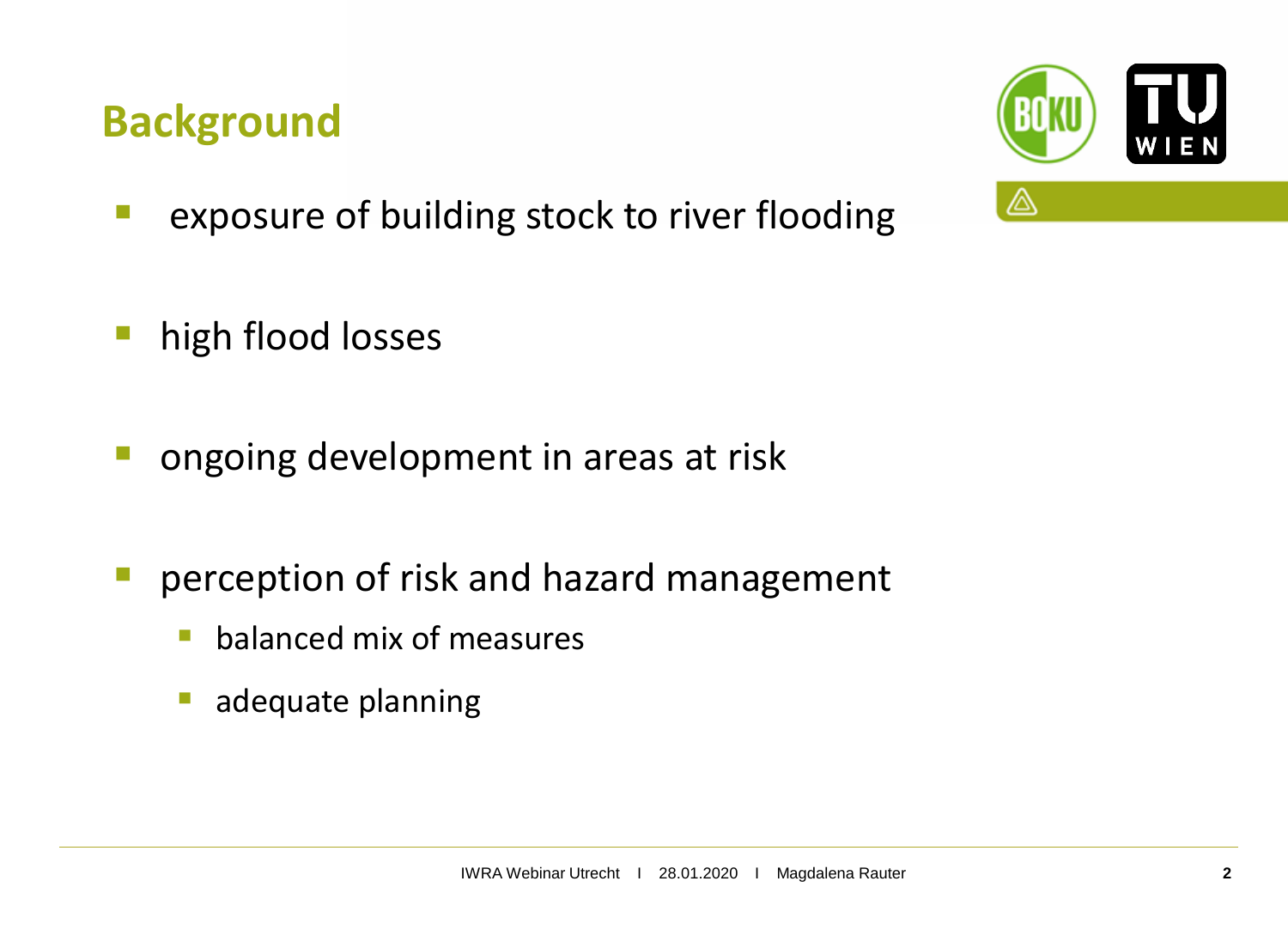### **Organisational structure of Austria**

- **E** federal republic
- 9 provinces
- **2100 municipalities**
- administrative bodies:
	- Austrian Service for Torrent and Avalanche Control (WLV)
	- **EXECTE: Federal Water Engineering Administration (BWV)**
	- Austrian Ministry for Transport, Innovation and Technology (BMVIT)
- **Example 1** Fragmentation of legal basis  $\rightarrow$  effectiveness of flood management?  $\rightarrow$  can individuals be expected to take action?

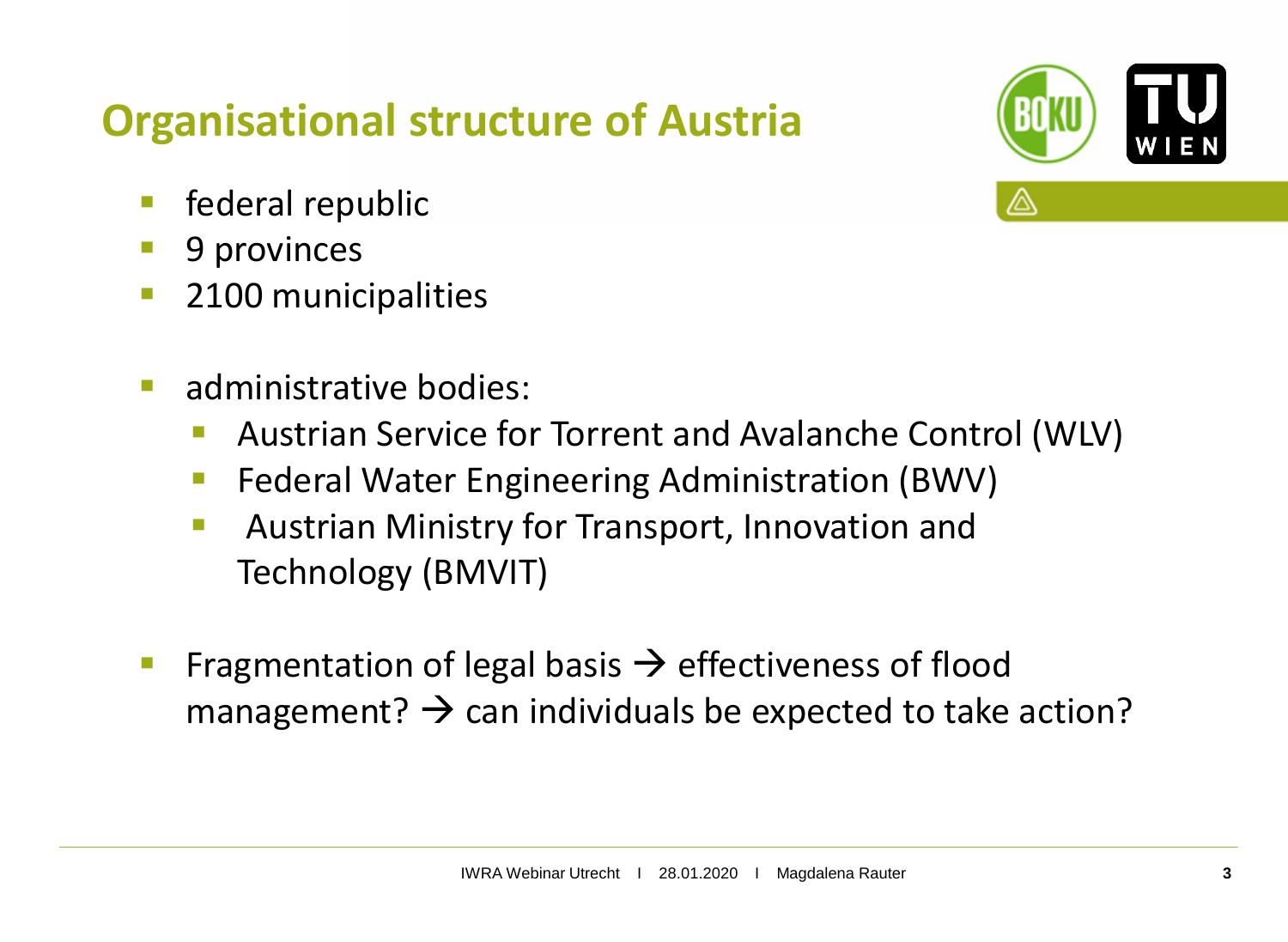### **Aim of the research**



- ⚠ *(1) whether the current Austrian legal framework fosters private flood protection and mitigation for existing buildings*
- *(1) whether property rights might be impaired by certain regulations*
- →difference: **built-up areas** and **new construction**
	- (1) **subsequent measures** on existing building stock
	- (2) **building permission**
	- (3) **preventative planning**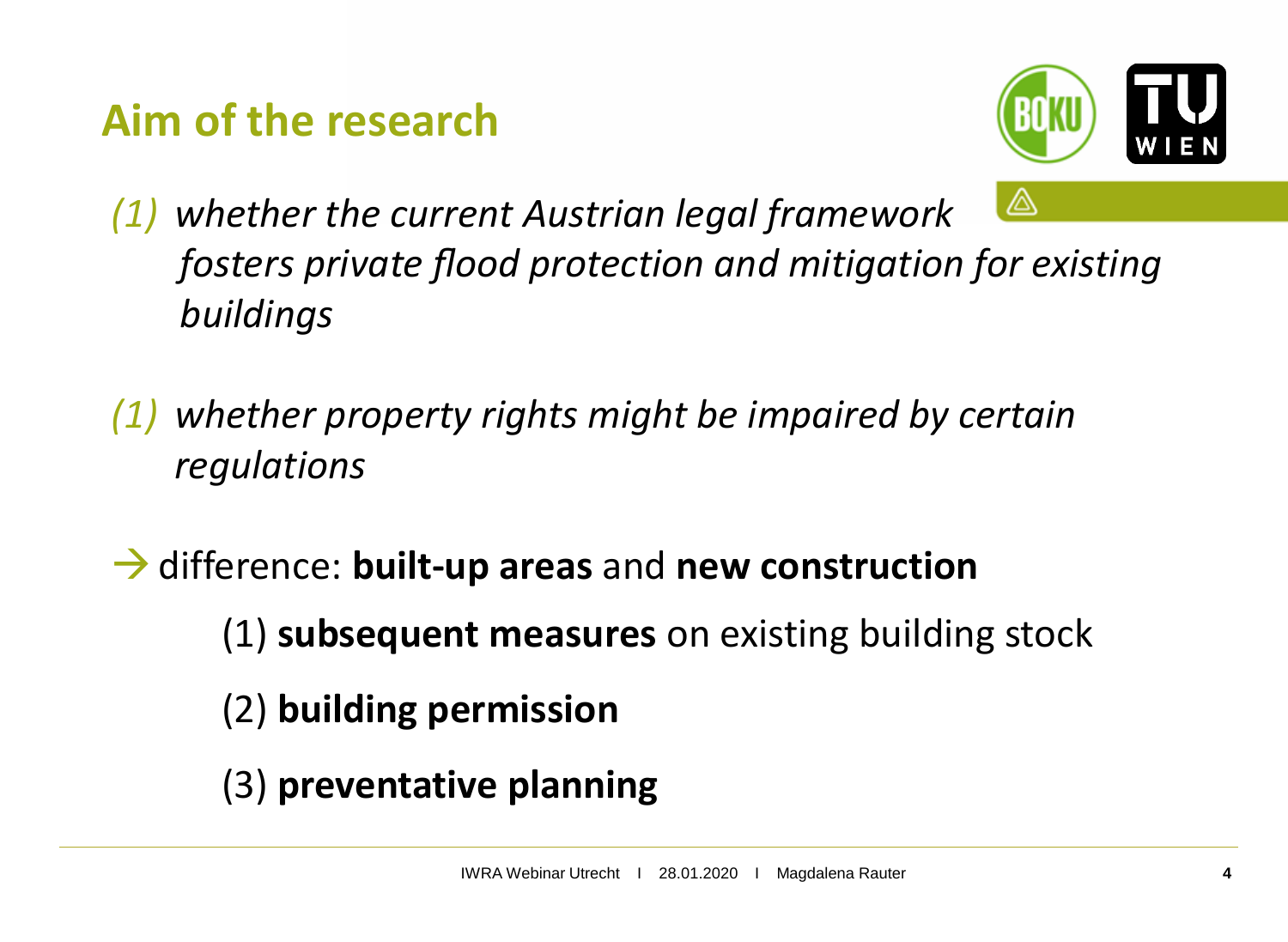### **Responsibilities in flood risk management**



- when requirements for public protection cannot be met or state lacks the capacity to do so  $\rightarrow$  personal responsibility
- theoretically, responsibility of the 'affected' to take measures at property/building level
- lack of awareness & low willingness  $\rightarrow$  legal regulations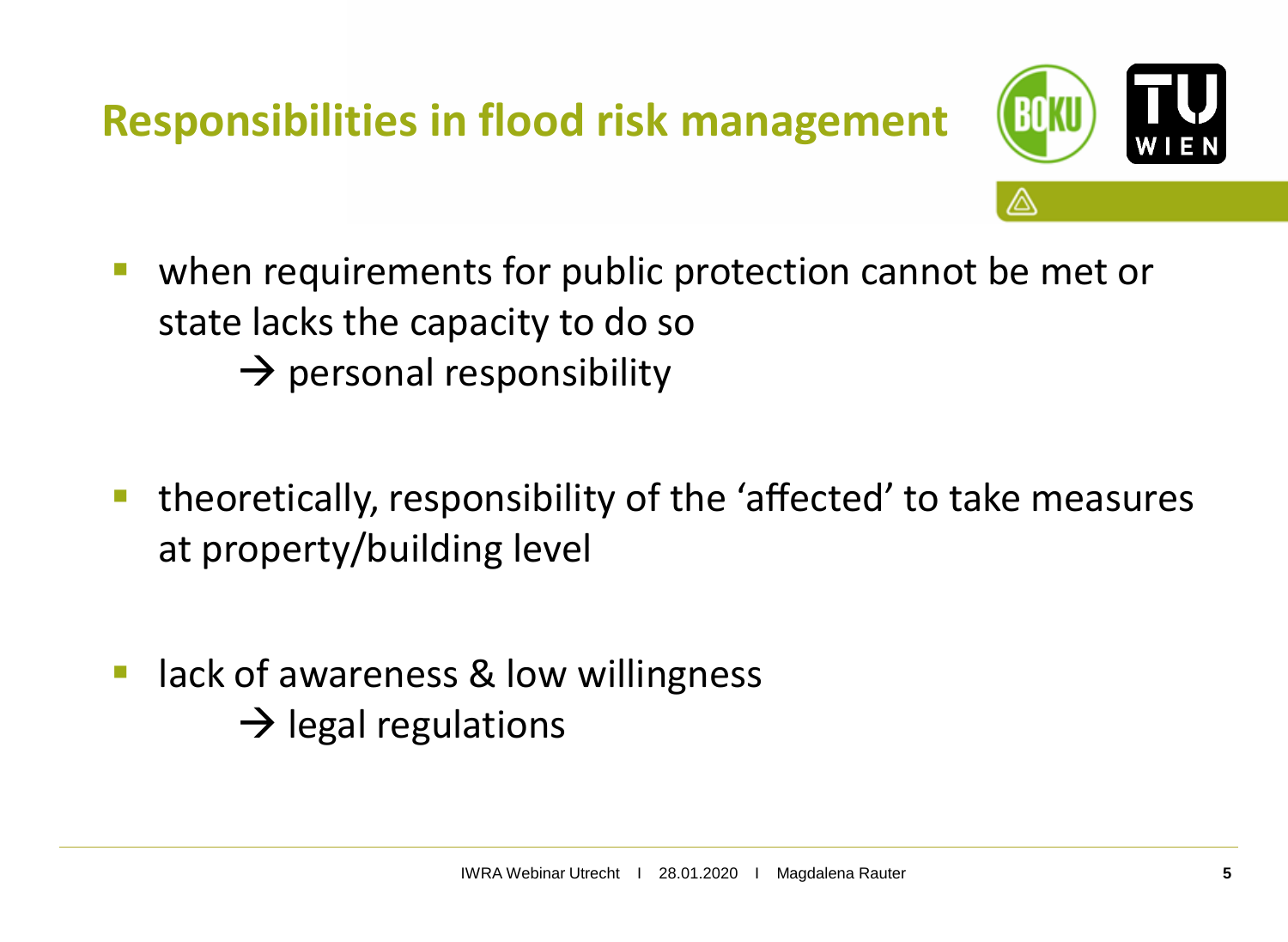# **Challenges of property rights in flood risk management I**



#### **Individual perspectives**

- **•** property is inviolable; privilege of arbitrariness
- **Example 1 Federal government sets standards for construction** 
	- permission and restriction
	- **E** duties of action as well as duties of omission
- **EXECUTE: 19 FEET FIGHT FIGHT FIGHT FIGHT FIGHT FIGHT FIGHT FIGHT FIGHT FIGHT FIGHT FIGHT FIGHT FIGHT FIGHT FIGHT FIGHT FIGHT FIGHT FIGHT FIGHT FIGHT FIGHT FIGHT FIGHT FIGHT FIGHT FIGHT FIGHT FIGHT FIGHT FIGHT FIGHT FIGHT**
- additional private protection measure  $\rightarrow$  voluntary (absence of building obligations)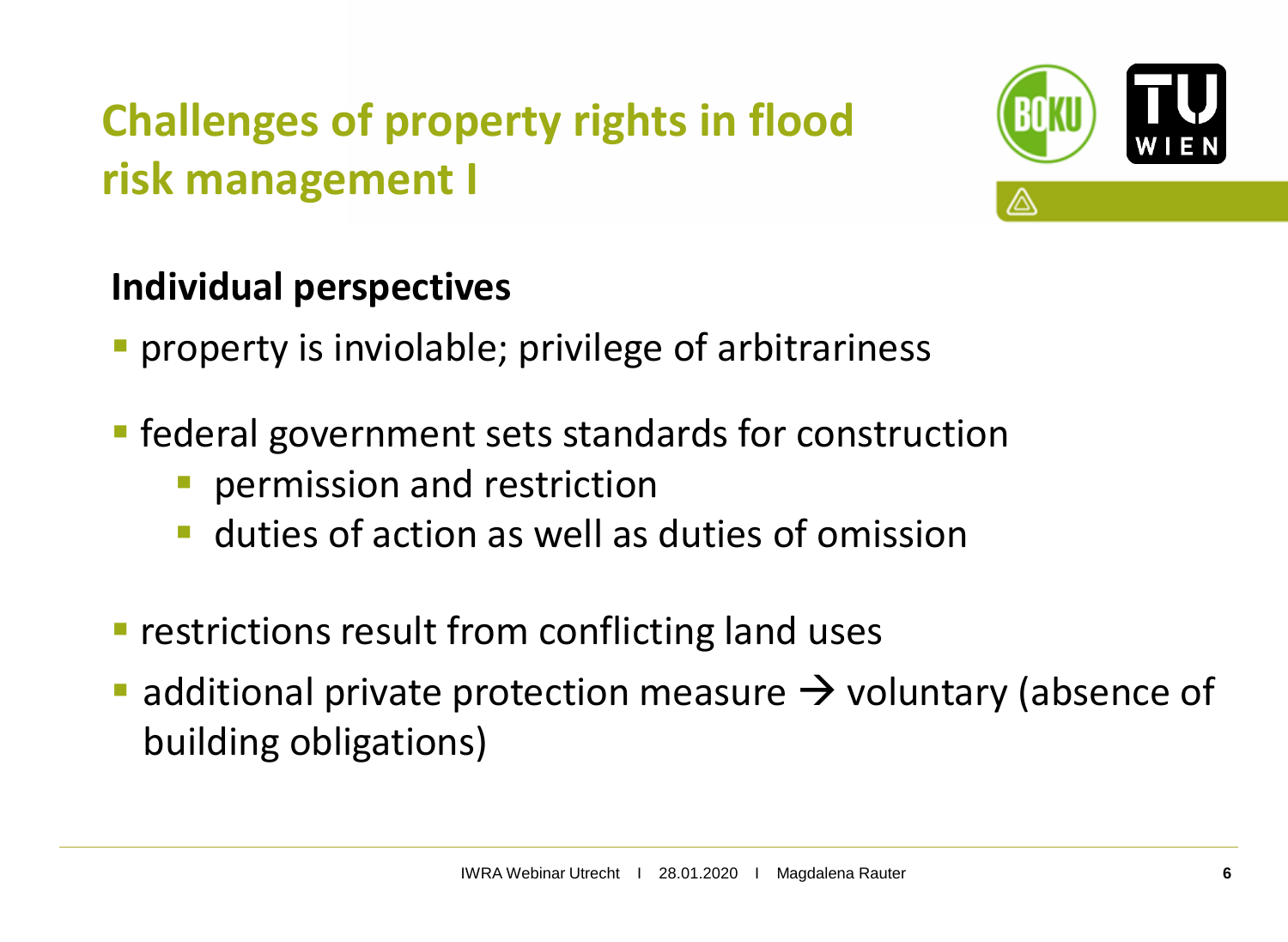# **Challenges of property rights in flood risk management II**



#### **Planning perspectives**

building development in risk areas as exception  $\rightarrow$  few restrictions  $\neq$  reflect reality

#### **Federal government perspectives**

- government: legislation and execution of forestry- and water rights as well as torrent control
- no subjective right for protection against natural hazards
- regulatory instruments as coercive measures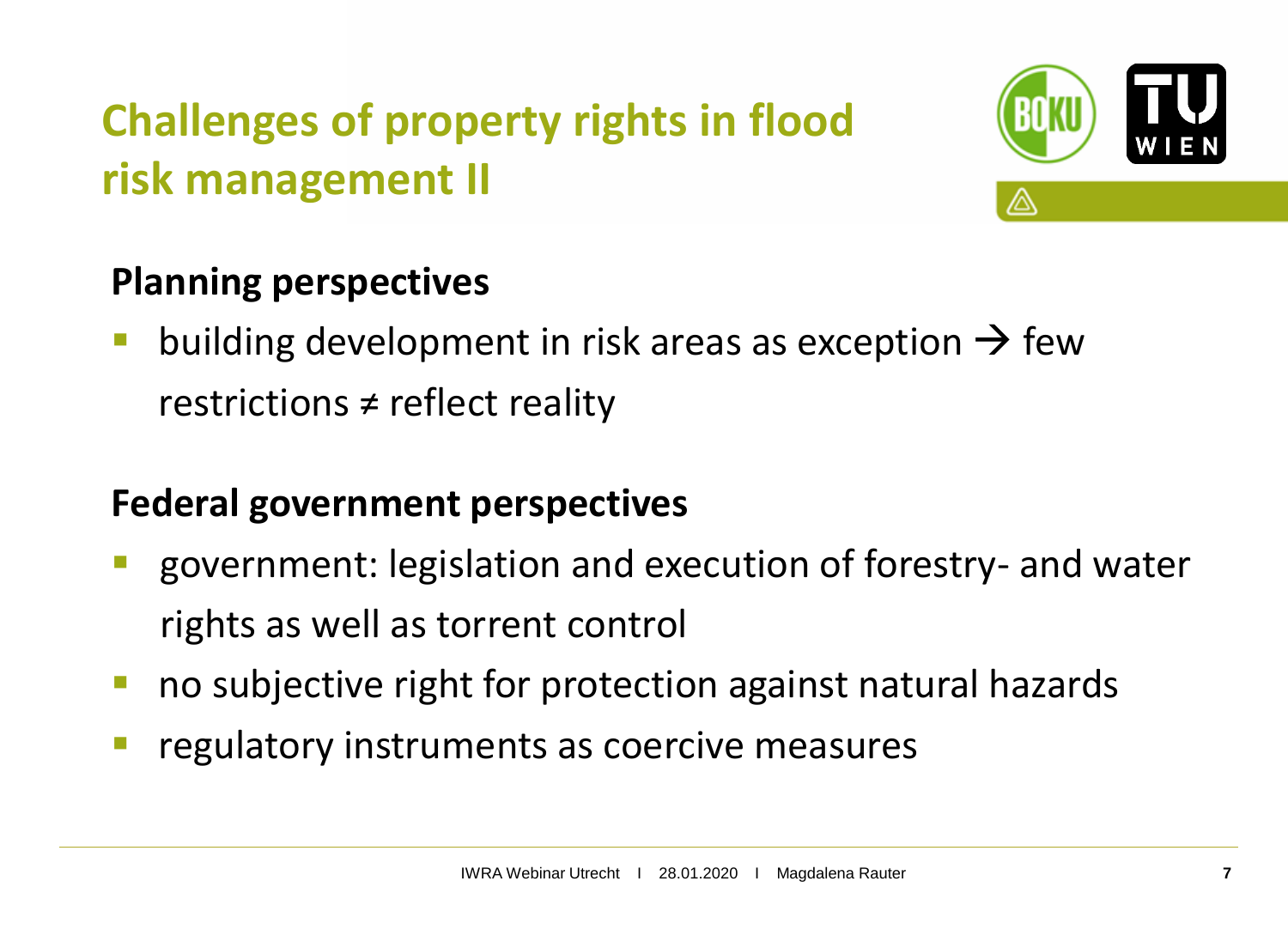# **(1) Existing building stock**



- **E** limited suitability is compensated with additional requirements
- extensions to and modifications of buildings
	- elevation of buildings
	- elevation of the upper ground floor edge
- **E** Burgenland and Vienna: buildings are to be sealed against water penetration (§15(1–3) bgld BauVO, §102(1–3) vie BauO)
- **Salzburg**: floor levels 15 cm above flood levels (§19(1–3), §25(2) Z 3 slbg BauTG)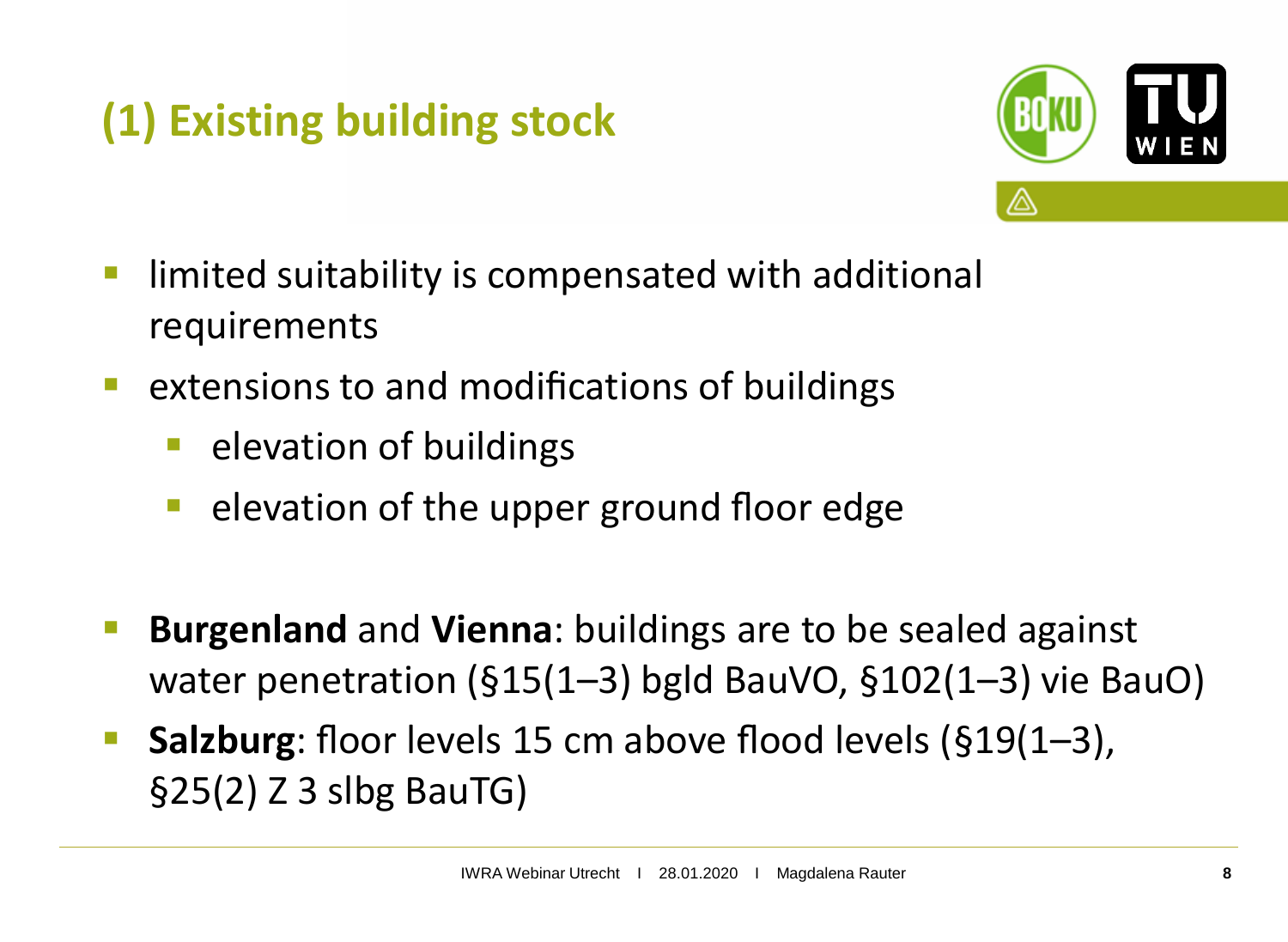# **(2) Building process**



- suitability of sites is a requirement  $\rightarrow$  building permission granted by authority (building land)
	- most provincial building regulations (BauO) include requirements regarding floor levels towards the outside area (e.g., §67(1) styr BauG)
	- **in HQ-100 areas, construction might only be permitted when buildings are** inherently equipped with flood-protection measures
- difference between provinces
	- **E** indication of information which can be requested by the authority
	- **E** specification of building equipment and measures against water penetration
	- building bans
- **Upper Austria: Flood-based design of physical structures is** specifically demanded (ua BauTG)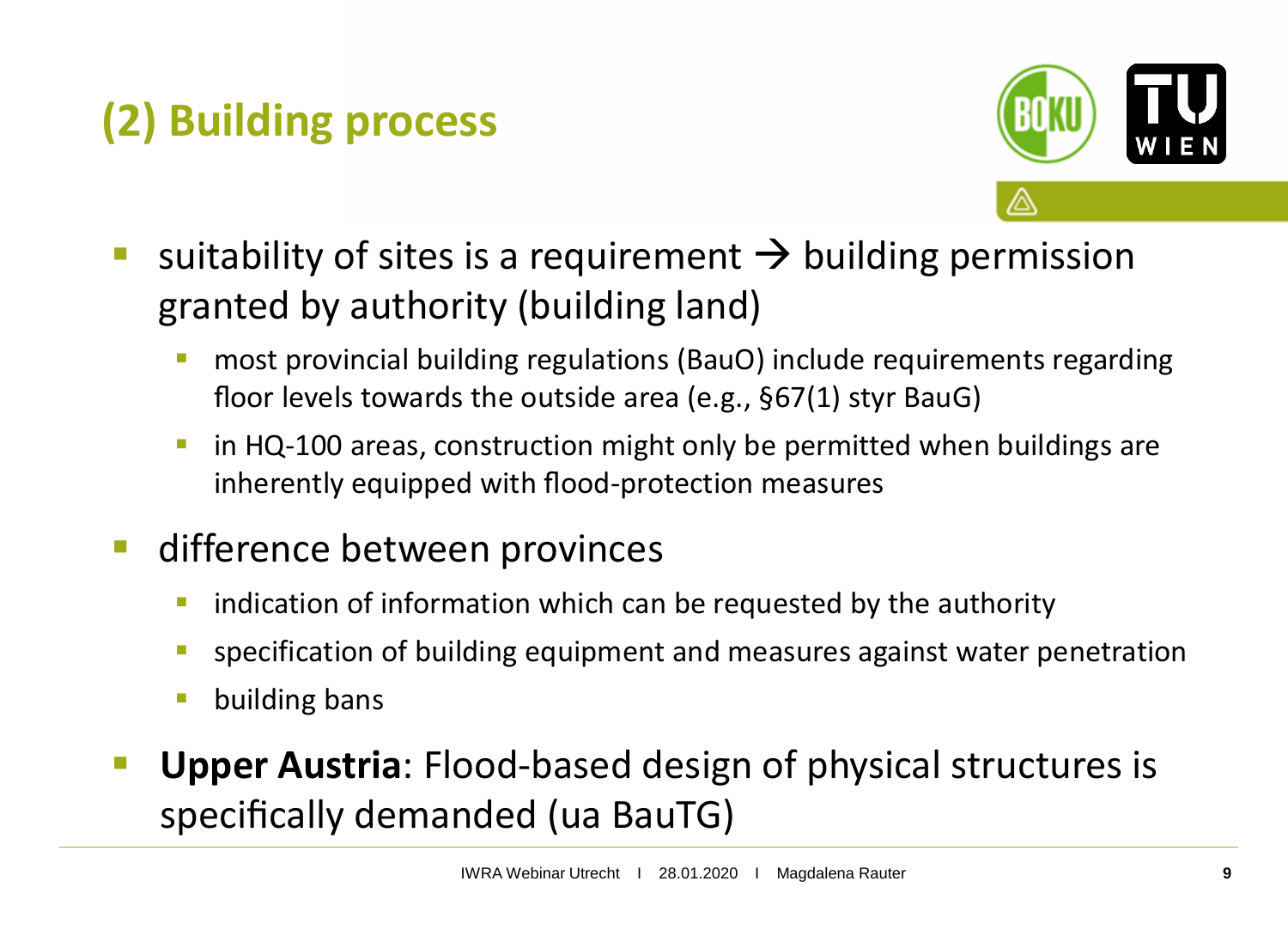## **(3) Zoning of land**



- keep natural hazard areas free of development due unfavourable natural conditions
- **Lower Austria**: areas in 100-year flood zones prohibited from building
- **Upper Austria**: zoning of building land is not permitted in 30-year and 100 year flood runoff areas
- **differences**:
	- hazard area vs. 100-year flood areas (+ measures)
	- BWV & WLV (hazard zone plans, not legally binding)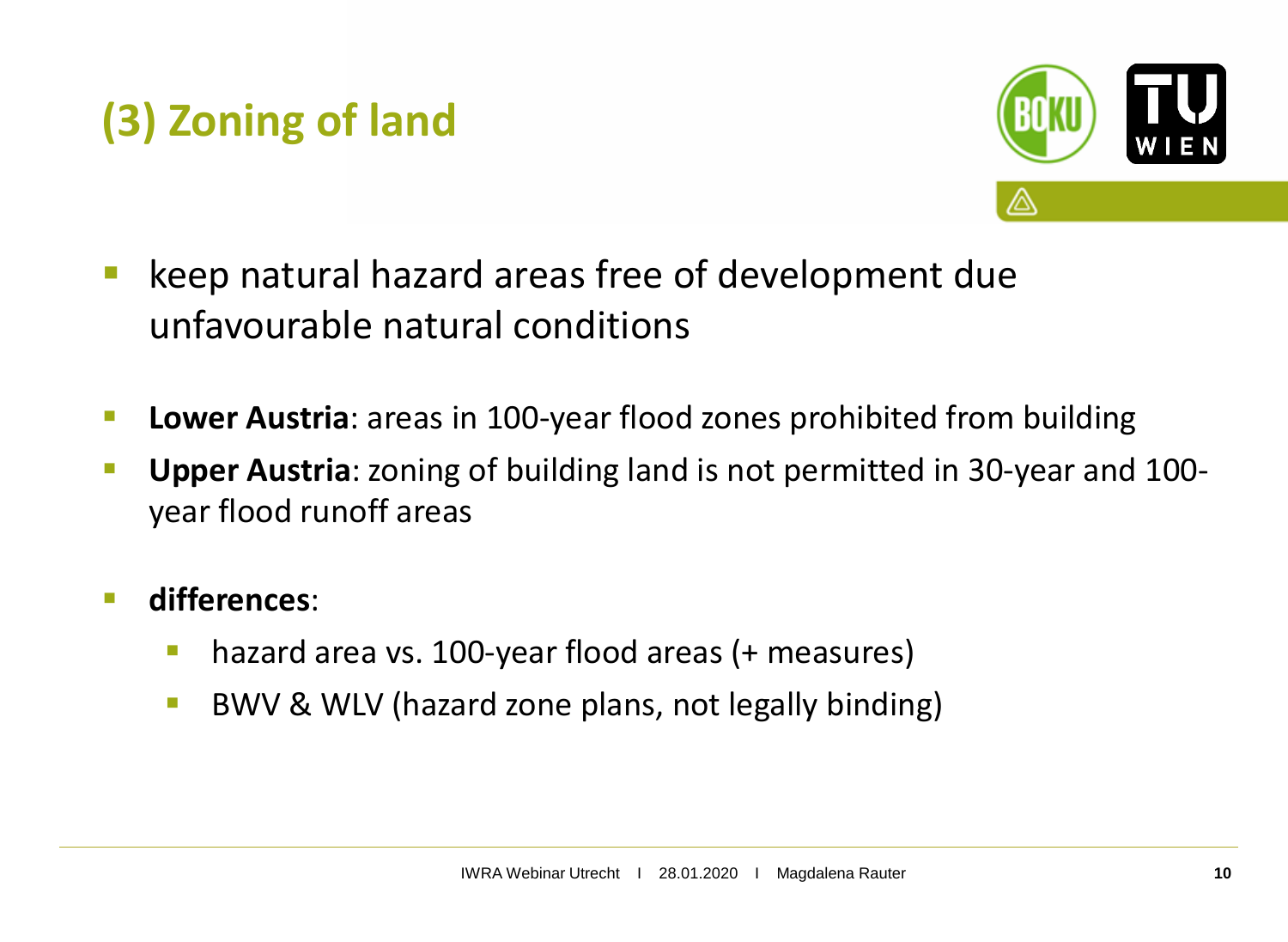# **(3) Reclassification of land**



- reclassification of building-land in inundation areas
- $\rightarrow$  reduce hazard potential
- **E** limitation of utilisation in inundation areas

**Carinthia**: undeveloped areas that are situated in hazard zones of floods, rockfall, avalanches, mudslides and the like are to be reclassified to agricultural land, unless the hazard can be averted with appropriate measures within 10 years.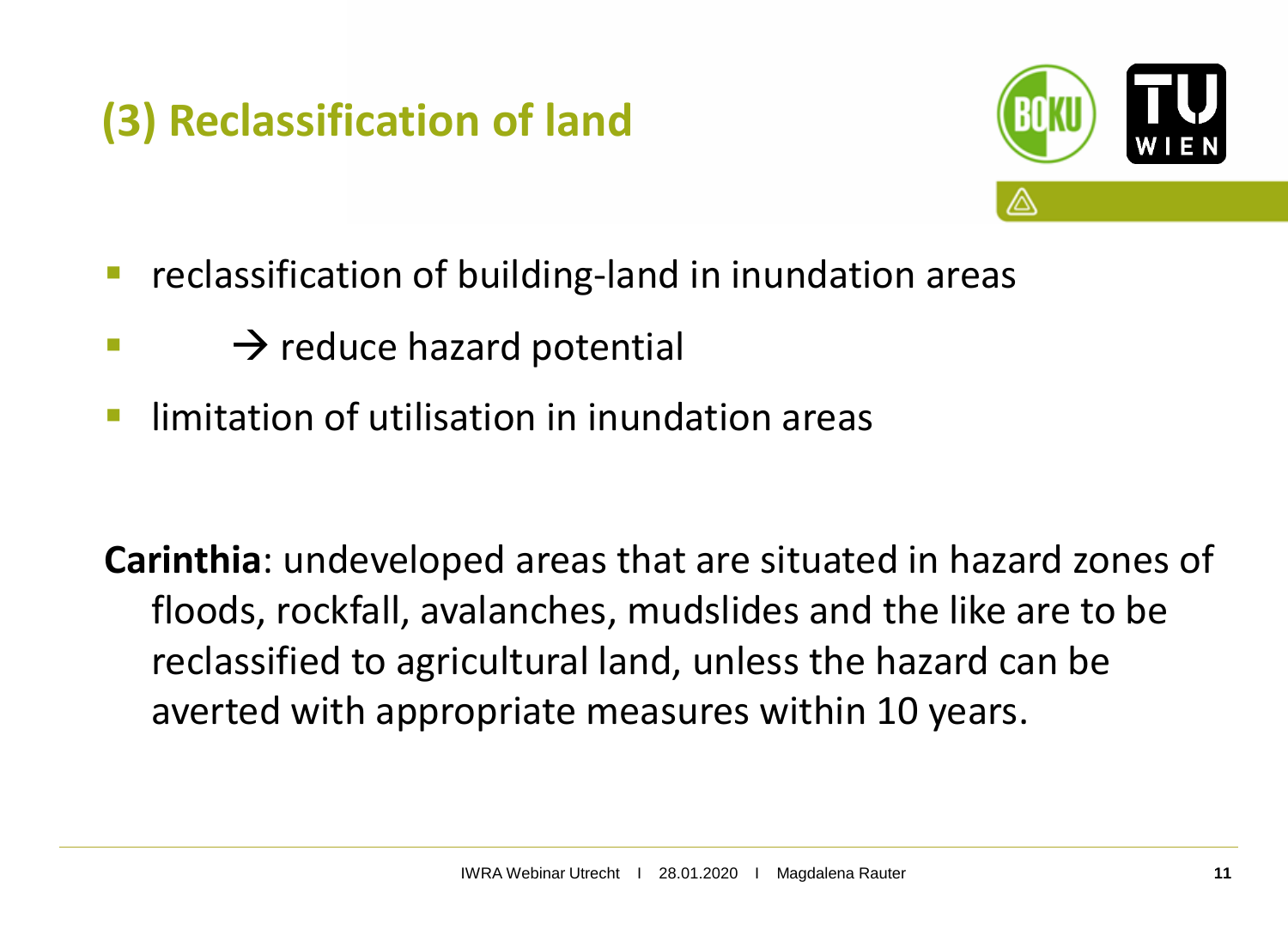## **(3) Building bans**



- apply to areas that are not suitable for building
	- **E** because of certain natural conditions (groundwater levels, soil properties, avalanche, flood, mudslide, rockfall, slip hazards and the like) (§3 (1)(b) cth GplG, §15(3)1.-3. la ROG, §28(3)2. slbg ROG, §28(2) Z1 styr ROG, §37(1)(a) tyr ROG, § 21(1) ua ROG, §13(2)(a) vlbg RplG).
- **Lower Austria:** According to §15(3) la ROG, development is prohibited in areas that are at risk of flooding by 100-year floods
- **Upper Austria** §21(1a) ua ROG): zoning not permitted in 30-year flood runoff areas or red zones (Forestry Act of 1975 and the Water Act 1959)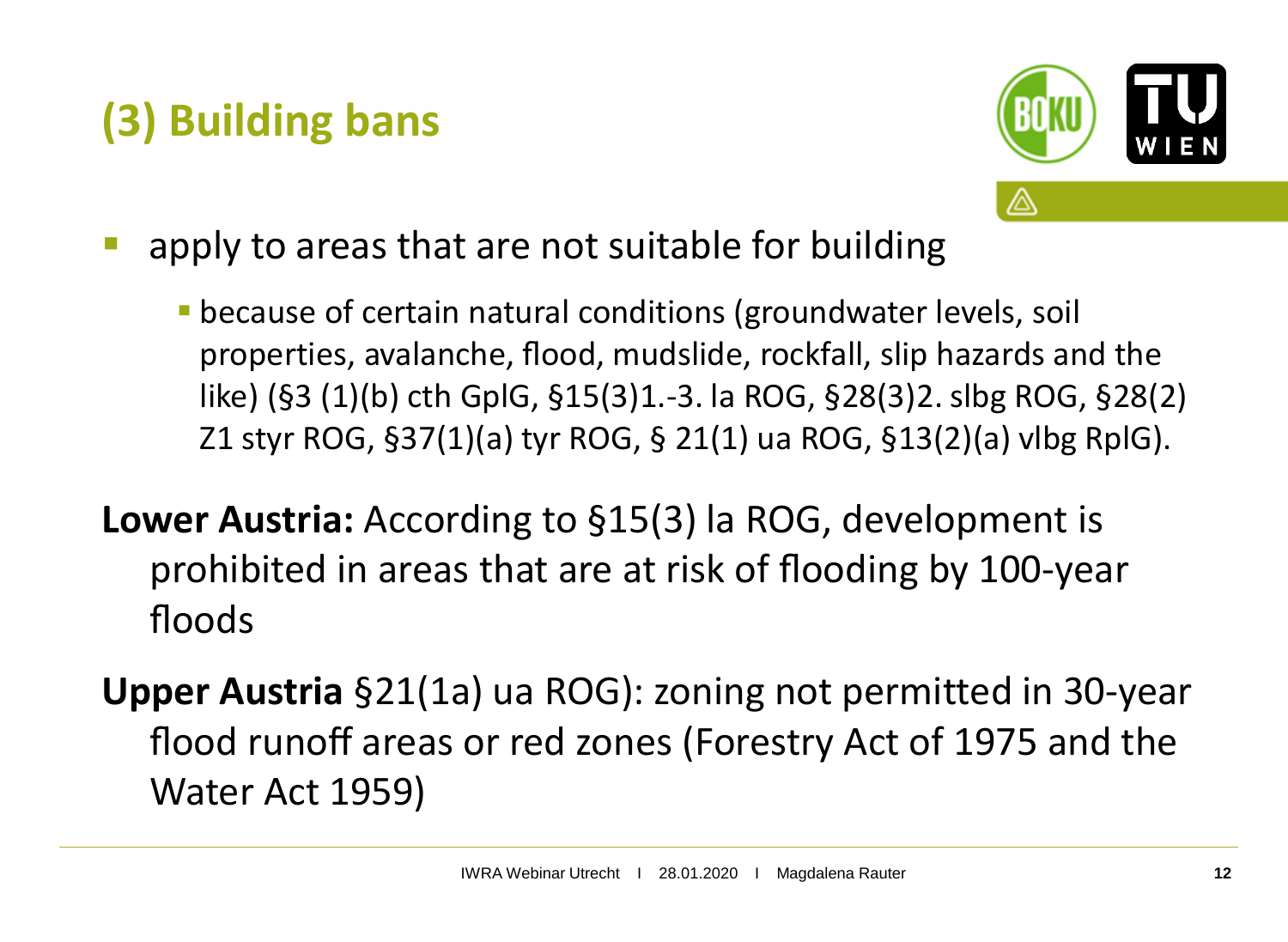### **Discussion and conclusion**



- avoid increase in damage potential
- 9 different regulations at provincial level
- **■** diverse planning basis regarding flood risk management  $\rightarrow$ board definitions
	- $\rightarrow$  qualitative vs. quantitative definitions
	- $\rightarrow$  coercive measures: conflicts over property rights
- two options to deal with flood hazards

 $\rightarrow$  measures adapted during planning phase

 $\rightarrow$  legally binding regulations absent for existing building stock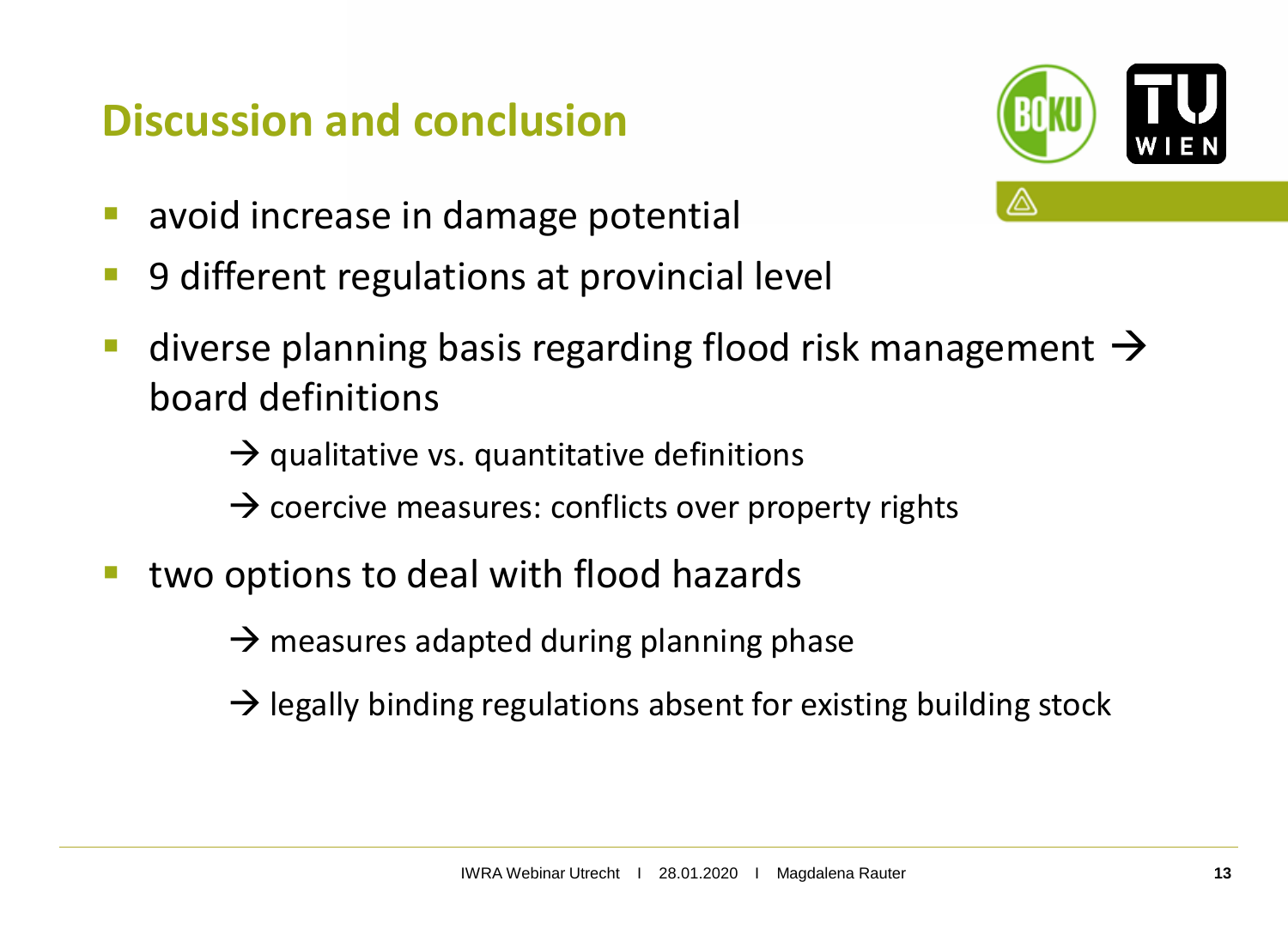

# **THANK YOU!**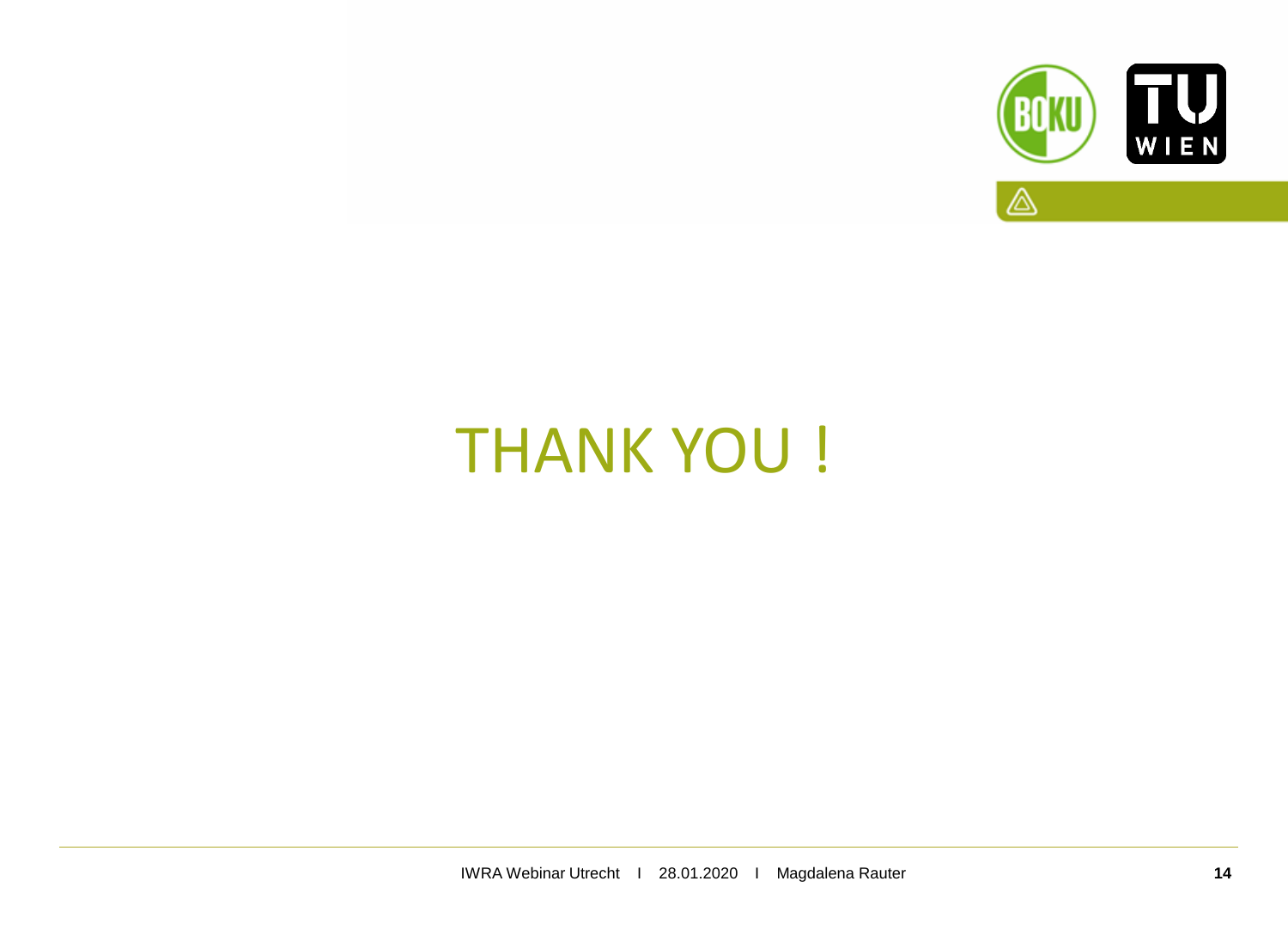



- Alexander, G. S. (2009). The Social-Obligation Norm in American Property Law. *Cornell Law Review, 94* (4), 745 820.
- **EXECTS** Bubeck, P., Aerts, J. C. J. H., De Moel, H., Kreibich, H. (2016). Preface: Flood-risk analysis and integrated management. Nat. Hazards Earth Syst. Sci., 16, 1005-1010.
- Burby, R. J., and French, P. (2007). Coping With Floods: The Land Use Management Paradox. *Journal of the American Planning Association, 47*(3), 289-300.
- **EXECT A. S., Van der Most, H., Gutteling, J. M. and Bockarjova. (2009). Governance of flood risks in The Netherlands: Interdisciplinary research into the role and** meaning of risk perception. In S. Martorell, Guedes, C. S., and Barnett, J. (Ed.), *Safety, Reliability and Risk Analysis: Theory, Methods and Applications*. London: Taylor & Francis Group.
- Di Baldassarre, G. D., Viglione, A., Carr, G., Kuil, L., Salinas, J. L., & Blöschl, G. (2013). SocioHydrology: Conceptualising Human-flood Interactions. *Hydrology and Earth System Sciences, 17*(8), 3295-3303.
- **Directive 2007/60/EC on the assessment and management of flood risks, entered into force on 26 November 2007. (2007).**
- Fuchs, S., Keiler, M., & Zischg, A. (2015). A spatiotemporal multi-hazard exposure assessment based on property data. *Nat. Hazards Earth Syst. Sci., 15*(9), 2127– 2142. Habersack, H., Schober, B., Bürgel, J., Kanonier, A. & Neuhold, C. (2009). *Floodrisk-E(valuierung) Analyse der Empfehlungen aus FRI und II und deren Umsetzungsfortschritt im Lichte der Umsetzung der Hochwasserrichtlinie. Synthesebericht.* . Retrieved from
- Glasbergen, P., and Driessen, P. P. (2002). The paradigm shift in environmental politics: towards a new image of the manageable society. In Driessen & P. P. P.,
- Hanger, S., Linnerooth-Bayer, J., Surminski, S., Nenciu-Posner, C., Lorant, A., Ionescu, R. and Anthony Patt. (2017). Insurance, Public Assistance, and Household Flood Risk Reduction: A Comparative Study of Austria, England, and Romania. *Risk Anal.* doi:doi:10.1111/risa.12881
- Hartmann, T., & Spit, T. (2016). Legitimizing differentiated flood protection levels Consequences of the European flood risk management plan. *Environmental Science and Policy, 55*(2), 361-367.
- Hartmann, T., and Driessen, P. (2017). The flood risk management plan: towards spatial water governance. Flood Risk Management, 10(2), 145-154.
- Hattenberger, D. (2006). Naturgefahren und öff entliches Recht In S. Fuchs, Khakzadeh, L. M. & Karl Weber (Ed.), *Recht im Naturgefahrenmanagement*. Innsbruck: Studien Verlag.
- Holling, C. S. (1978). Adaptive environmental assessment and management. New York: John Wiley. Holub, M., and Fuchs, S. (2009). Mitigating mountain hazards in Austria – legislation, risk transfer, and awareness building. Nat. Hazards Earth Syst. Sci., 9, 523–537.